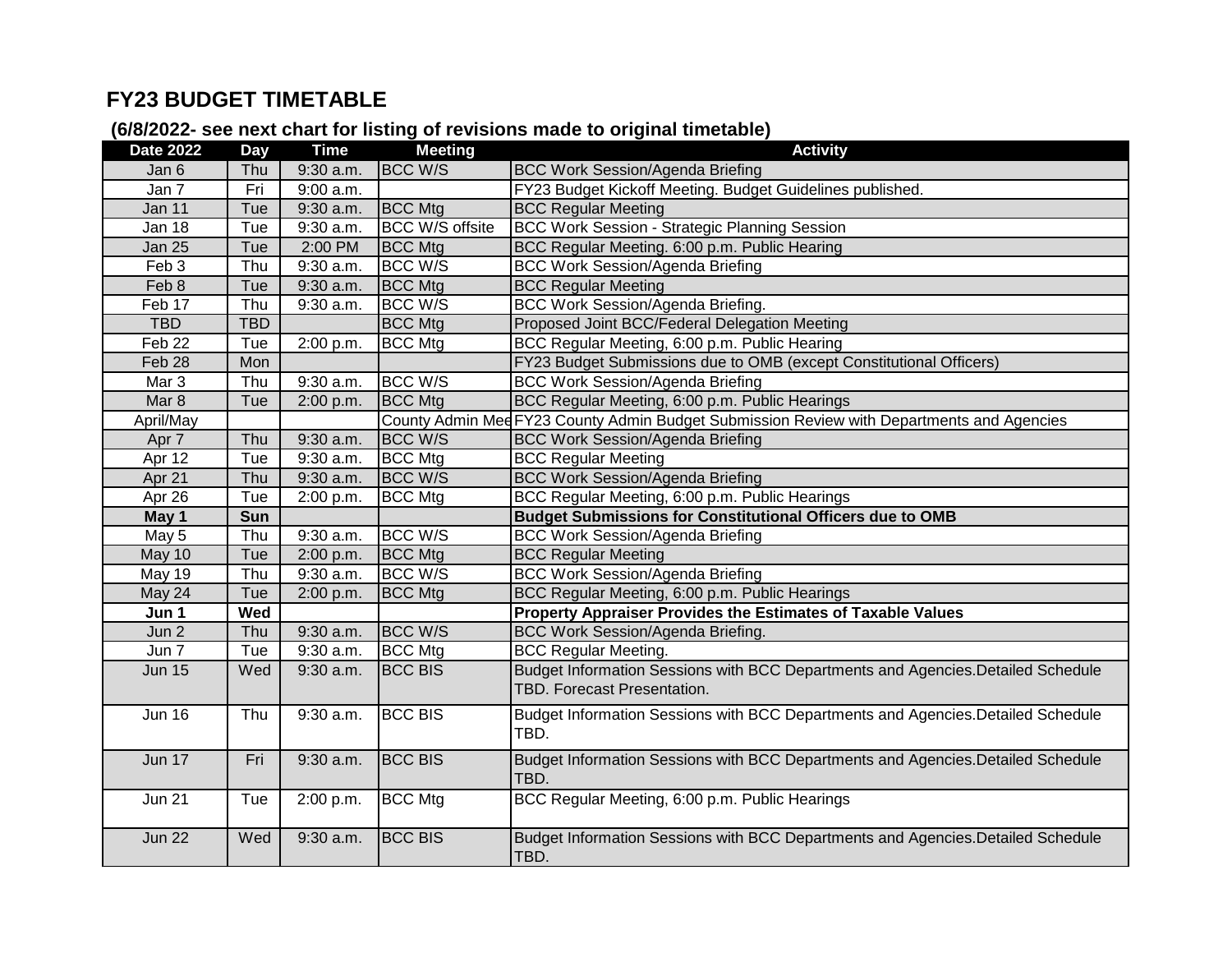| <b>Date 2022</b> | Day        | <b>Time</b> | <b>Meeting</b> | <b>Activity</b>                                                                                                                                       |  |
|------------------|------------|-------------|----------------|-------------------------------------------------------------------------------------------------------------------------------------------------------|--|
| <b>Jun 23</b>    | Thu        | $9:30$ a.m. | <b>BCC BIS</b> | Budget Information Sessions with BCC Departments and Agencies. Detailed Schedule<br>TBD.                                                              |  |
| <b>Jun 24</b>    | Fri        | $9:30$ a.m. | <b>BCC BIS</b> | Budget Information Sessions with BCC Departments and Agencies. Detailed Schedule<br>TBD.                                                              |  |
| Jul 1            | Fri        |             |                | <b>Property Appraiser Certifies Preliminary Tax Roll</b>                                                                                              |  |
| <b>Jul 14</b>    | Thu        | $9:30$ a.m. | BCC W/S        | <b>BCC Work Session/Agenda Briefing.</b>                                                                                                              |  |
| <b>Jul 19</b>    | Tue        | 2:00 p.m.   | <b>BCC Mtg</b> | BCC Regular Meeting - County Administrator presents FY23 Proposed Budget; 6:00 p.m.<br><b>Public Hearings</b>                                         |  |
| <b>Jun 28</b>    | Tue        | 9:30 a.m.   | <b>BCC W/S</b> | <b>BCC Work Session/Agenda Briefing.</b>                                                                                                              |  |
| Aug 2            | <b>Tue</b> |             |                | Property Appraiser is notified of proposed millage rates for development of TRIM<br>notices                                                           |  |
| Aug 2            | Tue        | $9:30$ a.m. | <b>BCC</b> Mtg | BCC Regular Meeting. Feedback regarding FY23 Proposed Budget.                                                                                         |  |
| Aug 11           | Thu        | 9:30 a.m.   | <b>BCC W/S</b> | BCC Work Session/Agenda Briefing.                                                                                                                     |  |
| Aug 16           | Tue        | 9:30 a.m.   | <b>BCC Mtg</b> | BCC Regular Meeting, 6:00 p.m. Public Hearings                                                                                                        |  |
| Aug 22           | Mon        |             |                | TRIM notices mailed to all property owners                                                                                                            |  |
| Sep 1            | Thu        | 9:30 a.m.   | <b>BCC W/S</b> | <b>BCC Work Session/Agenda Briefing</b>                                                                                                               |  |
| Sep 6            | Tue        |             |                | Tentative FY23 Budget posted to County website                                                                                                        |  |
| Sep 8            | <b>Thu</b> | 2:00 p.m.   | <b>BCC PH</b>  | BCC Regular Meeting, 6:00 p.m. Public Hearings - 1st Public Hearing - BCC adopts<br>tentative FY23 millage rates and budgets                          |  |
| Sep 15           | Thu        | 9:30 a.m.   | <b>BCC W/S</b> | <b>BCC Work Session/Agenda Briefing</b>                                                                                                               |  |
| Sep 18           | Sun        |             |                | Advertisement of Budget Public Hearing Notice and Budget Summary in<br>newspaper                                                                      |  |
| Sep 22           | Thu        | 2:00 p.m.   | <b>BCC PH</b>  | BCC Regular Meeting, 6:00 p.m. Public Hearings - 2nd Public Hearing - BCC<br>adopts final FY23 millage rates and budgets                              |  |
| <b>Sep 25</b>    | <b>Sun</b> |             |                | Distribute Adopted Resolutions to Property Appraiser, Tax Collector, State<br><b>Department of Revenue</b>                                            |  |
| Oct 1            | Sat        |             |                | FY23 Begins                                                                                                                                           |  |
| Oct 4            | <b>Tue</b> |             |                | Final Taxable Value (DR-422) Received from Property Appraiser prior to Extension<br>of Rolls                                                          |  |
| Oct 6            | Thu        | 9:30 a.m.   | BCC W/S        | <b>BCC Work Session/Agenda Briefing</b>                                                                                                               |  |
| Oct 7            | Fri        |             |                | Return Form DR-422 to Property Appraiser within 3 days of receipt                                                                                     |  |
| Oct 11           | Tue        | $9:30$ a.m. | <b>BCC Mtg</b> | <b>BCC Regular Meeting</b>                                                                                                                            |  |
| <b>Oct 15</b>    | <b>Sat</b> |             |                | Office of Economic and Demographic Research data submission                                                                                           |  |
| <b>Oct 21</b>    | Fri        |             |                | Final Budget Posted to County's Official Website; Certify Compliance with<br>Sections 200.065 and 200.068, Florida Statutes, to Department of Revenue |  |